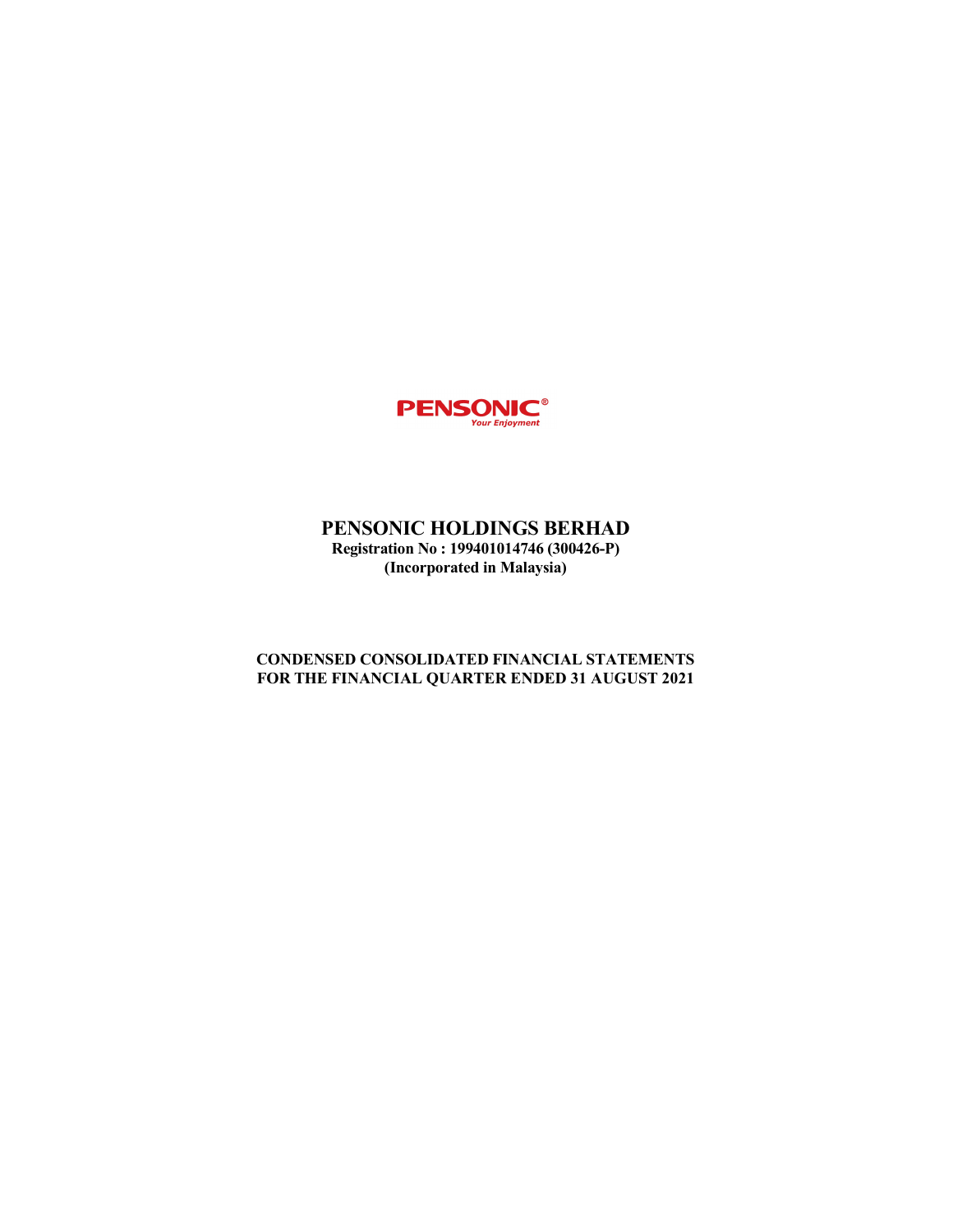

(Incorporated in Malaysia)

# Unaudited Condensed Consolidated Statement of Profit or Loss and Other Comprehensive Income for the First Quarter Ended 31 August 2021

|                                              |      | <b>Individual Quarter</b><br>3 months ended |                               | <b>Cumulative Quarter</b><br>3 months ended |                            |
|----------------------------------------------|------|---------------------------------------------|-------------------------------|---------------------------------------------|----------------------------|
|                                              | Note | $31-Aug-21$<br><b>RM'000</b>                | $31-Au$ g-20<br><b>RM'000</b> | $31-Aug-21$<br><b>RM'000</b>                | 31-Aug-20<br><b>RM'000</b> |
| Revenue                                      | 9    | 74,709                                      | 84,669                        | 74,709                                      | 84,669                     |
| Cost of sales                                |      | (60, 828)                                   | (70, 147)                     | (60, 828)                                   | (70, 147)                  |
| Gross profit                                 |      | 13,881                                      | 14,522                        | 13,881                                      | 14,522                     |
| Other operating income                       |      | 120                                         | 1,140                         | 120                                         | 1,140                      |
| Interest income                              |      |                                             | 1                             |                                             | 1                          |
| Operating expenses                           |      | (10, 942)                                   | (12, 667)                     | (10, 942)                                   | (12,667)                   |
| Results from operating activities            |      | 3,059                                       | 2,996                         | 3,059                                       | 2,996                      |
| Finance costs                                |      | (804)                                       | (968)                         | (804)                                       | (968)                      |
| Operating profit                             |      | 2,255                                       | 2,028                         | 2,255                                       | 2,028                      |
| Share of results of associates               |      | 42                                          | 15                            | 42                                          | 15                         |
| Profit before tax                            |      | 2,297                                       | 2,043                         | 2,297                                       | 2,043                      |
| Tax expenses                                 | 18   | (222)                                       | (526)                         | (222)                                       | (526)                      |
| Profit after tax                             |      | 2,075                                       | 1,517                         | 2,075                                       | 1,517                      |
| Other comprehensive expenses, net of         |      |                                             |                               |                                             |                            |
| tax                                          |      |                                             |                               |                                             |                            |
| Foreign currency translation differences     |      | 318                                         | (170)                         | 318                                         | (170)                      |
| Total comprehensive profit for the<br>period |      | $\overline{2,393}$                          | 1,347                         | 2393                                        | 1,347                      |
| Profit attributable to:                      |      |                                             |                               |                                             |                            |
| Shareholders of the Company                  |      | 2,156                                       | 1,553                         | 2,156                                       | 1,553                      |
| Non-controlling interests                    |      | (81)                                        | (36)                          | (81)                                        | (36)                       |
|                                              |      | 2,075                                       | 1,517                         | 2,075                                       | 1,517                      |
| Total comprehensive profit attributable to:  |      |                                             |                               |                                             |                            |
| Shareholders of the Company                  |      | 2,438                                       | 1,365                         | 2,438                                       | 1,365                      |
| Non-controlling interests                    |      | (45)                                        | (18)                          | (45)                                        | (18)                       |
|                                              |      | 2,393                                       | 1,347                         | 2,393                                       | 1,347                      |
|                                              |      |                                             |                               |                                             |                            |
| Basic earnings per ordinary<br>share (sen)   | 24   | 1.71                                        | 1.20                          | 1.71                                        | 1.20                       |
| Diluted earnings per ordinary<br>share (sen) | 24   | 1.60                                        | #                             | 1.60                                        | #                          |

The Condensed Consolidated Statement of Comprehensive Income should be read in conjunction with the audited financial statements for the year ended 31 May 2021 and the accompanying explanatory notes attached to the interim financial statements.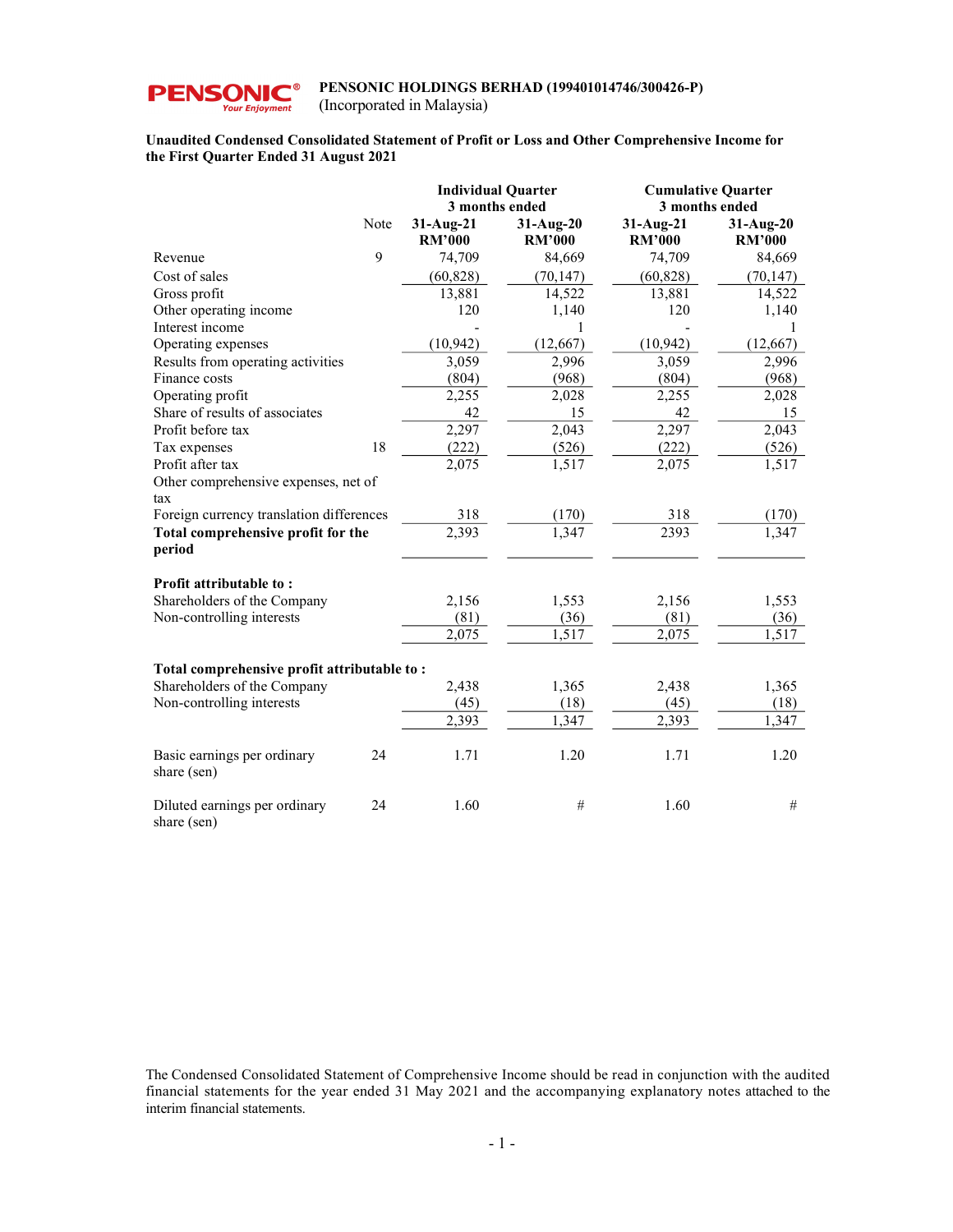

(Incorporated in Malaysia)

# Unaudited Condensed Consolidated Statement of Financial Position as at 31 August 2021

|                                                          | Note | (Unaudited)<br>31-Aug-21<br><b>RM'000</b> | (Audited)<br>31-May-21<br><b>RM'000</b> |
|----------------------------------------------------------|------|-------------------------------------------|-----------------------------------------|
| <b>ASSETS</b>                                            |      |                                           |                                         |
| Property, plant and equipment                            |      | 114,860                                   | 115,639                                 |
| Investment properties                                    |      | 3,840                                     | 3,875                                   |
| Intangible assets<br>Investment in associates            |      | 870<br>1,407                              | 870                                     |
| Deferred tax assets                                      |      | 564                                       | 1,365<br>562                            |
|                                                          |      |                                           |                                         |
| Total non-current assets                                 |      | 121,541                                   | 122,311                                 |
| Inventories                                              |      | 84,771                                    | 68,471                                  |
| Trade and other receivables                              |      | 44,388                                    | 66,971                                  |
| Current tax assets                                       |      | 1,429                                     | 734                                     |
| Fixed deposit                                            |      | 533                                       | 528                                     |
| Cash and bank balances                                   |      | 24,058                                    | 22,359                                  |
| Total current assets                                     |      | 155,179                                   | 159,063                                 |
| <b>TOTAL ASSETS</b>                                      |      | 276,720                                   | 281,374                                 |
|                                                          |      |                                           |                                         |
| <b>EQUITY</b>                                            |      |                                           |                                         |
| Share capital                                            |      | 67,671                                    | 67,671                                  |
| Reserves                                                 |      | 63,291                                    | 60,890                                  |
| Total equity attributable to owners of the Company       |      | 130,962                                   | 128,561                                 |
| Non-controlling interests                                |      | 1,274                                     | 1,319                                   |
| <b>TOTAL EQUITY</b>                                      |      | 132,236                                   | 129,880                                 |
| <b>LIABILITIES</b>                                       |      |                                           |                                         |
| Loans and borrowings                                     |      | 33,503                                    | 35,810                                  |
| Deferred tax liabilities                                 |      | 253                                       | 253                                     |
| Lease liabilities                                        |      | 282                                       | 118                                     |
| Total non-current liabilities                            |      | 34,038                                    | 38,181                                  |
|                                                          |      |                                           |                                         |
| Trade and other payables                                 |      | 44,493                                    | 63,703                                  |
| Loans and borrowings                                     |      | 60,850                                    | 45,787                                  |
| Current tax liabilities                                  |      | 4,580                                     | 5,487                                   |
| Lease liability                                          |      | 523                                       | 336                                     |
| Total current liabilities                                |      | 110,446                                   | 115,313                                 |
| <b>TOTAL LIABILITIES</b>                                 |      | 144,485                                   | 151,494                                 |
| <b>TOTAL EQUITY AND LIABILITIES</b>                      |      | 276,720                                   | 281,374                                 |
|                                                          |      |                                           |                                         |
| Net assets per share attributable to equity holders (RM) |      | 1.05                                      | 1.00                                    |

The Condensed Consolidated Statement of Financial Position should be read in conjunction with the audited financial statements for the year ended 31 May2021 and the accompanying explanatory notes attached to the interim financial statements.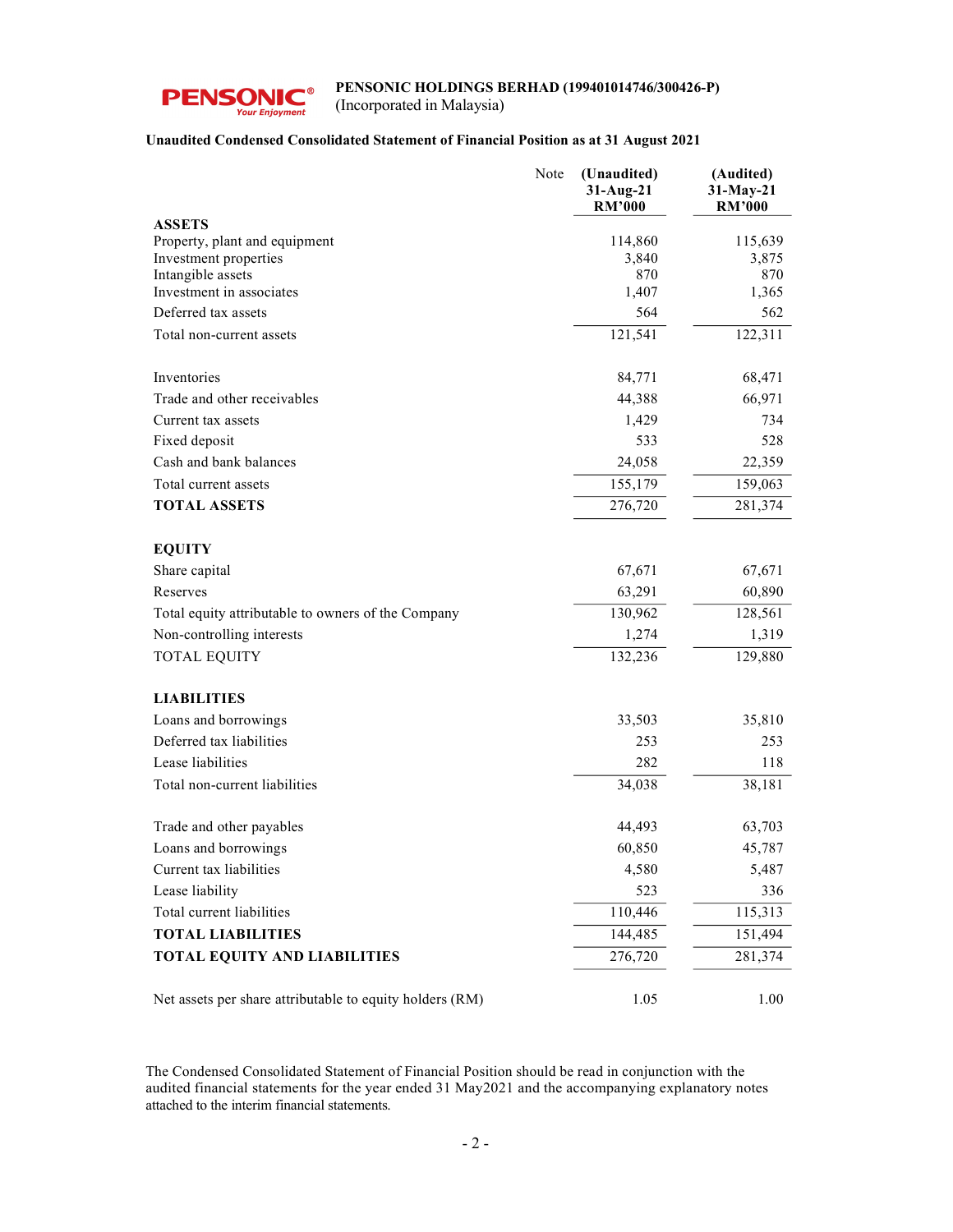# **PENSONIC®**

#### PENSONIC HOLDINGS BERHAD (199401014746/300426-P)

(Incorporated in Malaysia)

# Unaudited Condensed Consolidated Statement of Changes in Equity for the Period Ended 31 August 2021

|                                              | <b>Attributable to owners of the Company</b><br><b>Non-Distributable</b> |                                 |                                                  |                           |                    |                          | <b>Distributable</b>        |               |                                         |                               |
|----------------------------------------------|--------------------------------------------------------------------------|---------------------------------|--------------------------------------------------|---------------------------|--------------------|--------------------------|-----------------------------|---------------|-----------------------------------------|-------------------------------|
|                                              | <b>Share</b><br>Capital                                                  | <b>Treasury</b><br><b>Share</b> | <b>Exchange</b><br>Translation<br><b>Reserve</b> | Capital<br><b>Reserve</b> | Warrant<br>Reserve | Other<br><b>Reserve</b>  | <b>Retained</b><br>Earnings | <b>Total</b>  | Non-<br>Controlling<br><b>Interests</b> | <b>Total</b><br><b>Equity</b> |
|                                              | <b>RM'000</b>                                                            | <b>RM'000</b>                   | <b>RM'000</b>                                    | <b>RM'000</b>             | <b>RM'000</b>      | <b>RM'000</b>            | <b>RM'000</b>               | <b>RM'000</b> | <b>RM'000</b>                           | <b>RM'000</b>                 |
| At 1 June 2020                               | 67,671                                                                   |                                 | 724                                              | 4,488                     | 6,483              | (639)                    | 38,094                      | 116,821       | 1,751                                   | 118,572                       |
| Profit for the period                        |                                                                          |                                 |                                                  |                           |                    |                          | 1,553                       | 1,553         | (18)                                    | 1,535                         |
| Foreign currency<br>translation differences  |                                                                          |                                 | (170)                                            |                           |                    |                          |                             | (170)         |                                         | (170)                         |
| Total comprehensive<br>profit for the period |                                                                          |                                 | (170)                                            |                           |                    |                          | 1,553                       | 1,383         | (18)                                    | 1,365                         |
| Dividend paid                                |                                                                          |                                 |                                                  |                           |                    |                          |                             |               |                                         |                               |
| Own shares acquired                          |                                                                          |                                 |                                                  |                           |                    |                          |                             |               |                                         |                               |
| At 31 August 2020                            | 67,671                                                                   |                                 | 554                                              | 4,488                     | 6,483              | (639)                    | 39,647                      | 118,204       | 1,733                                   | 119,937                       |
| At 1 June 2021                               | 67,671                                                                   | (1,955)                         | 198                                              | 4,488                     | 6,483              | (639)                    | 52,315                      | 128,561       | 1,319                                   | 129,880                       |
| Profit for the period                        |                                                                          |                                 | $\overline{\phantom{a}}$                         |                           |                    | $\overline{\phantom{a}}$ | 2,156                       | 2,156         | (81)                                    | 2,075                         |
| Foreign currency<br>translation differences  |                                                                          |                                 | 282                                              |                           |                    |                          |                             | 282           | 36                                      | 318                           |
| Total comprehensive<br>profit for the period |                                                                          |                                 | 282                                              |                           |                    | $\overline{\phantom{a}}$ | 2,156                       | 2,438         | (45)                                    | 2,393                         |
| Dividend paid                                |                                                                          |                                 |                                                  |                           |                    |                          |                             |               |                                         |                               |
| Own shares acquired                          |                                                                          | (37)                            |                                                  |                           |                    |                          |                             | (37)          |                                         | (37)                          |
| At 31 August 2021                            | 67,671                                                                   | (1,992)                         | 480                                              | 4,488                     | 6,483              | (639)                    | 54,471                      | 130,962       | 1,274                                   | 132,236                       |

The Condensed Consolidated Statement of Changes in Equity should be read in conjunction with the audited financial statements for the year ended 31 May 2021 and the accompanying explanatory notes attached to the interim financial statements.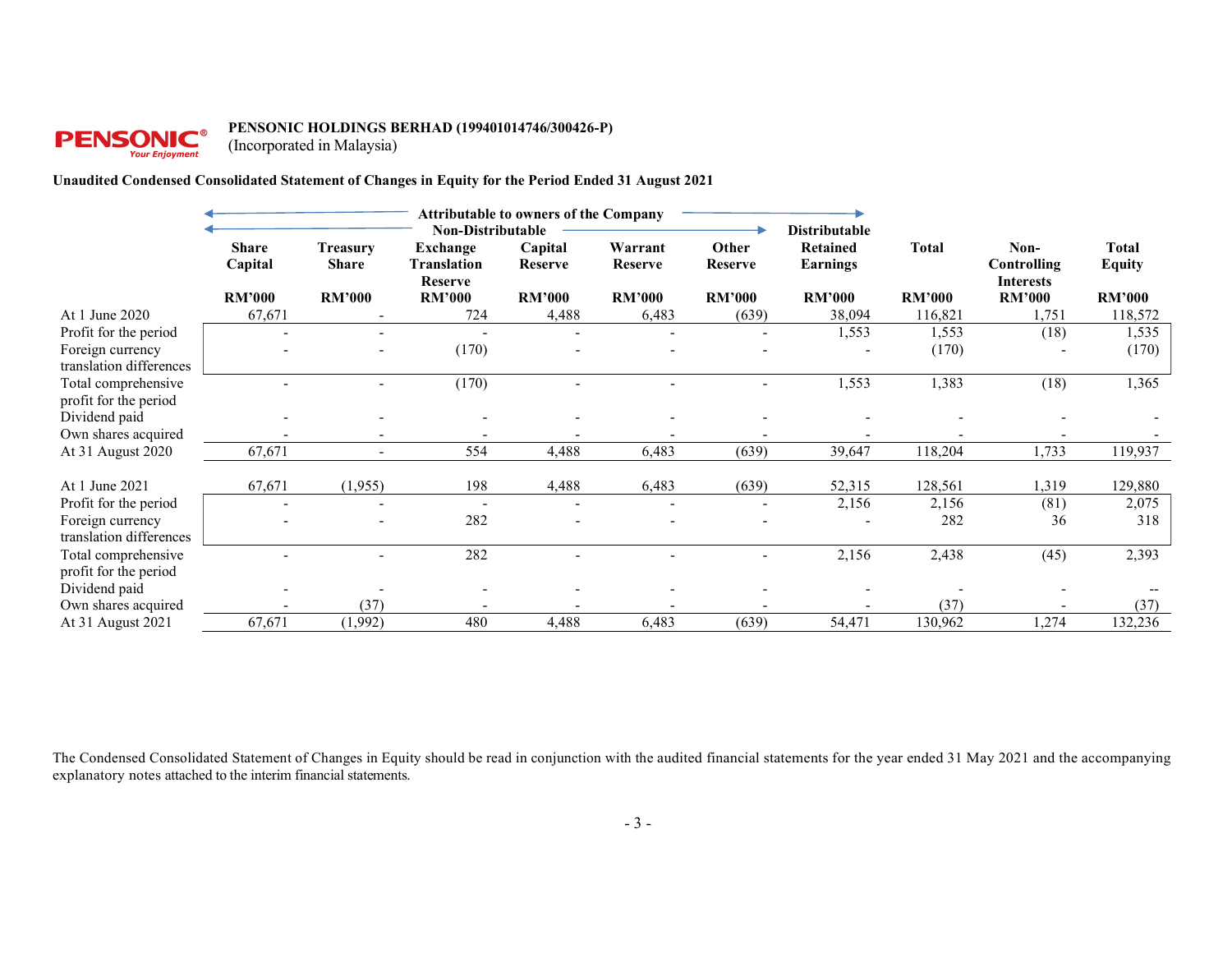

(Incorporated in Malaysia)

# Unaudited Condensed Consolidated Statement of Cash Flows for the Period Ended 31 August 2021

|                                                                                      | <b>Cumulative Quarters</b><br>3 months ended |                            |
|--------------------------------------------------------------------------------------|----------------------------------------------|----------------------------|
|                                                                                      | 31-Aug-21<br><b>RM'000</b>                   | 31-Aug-20<br><b>RM'000</b> |
| Cash Flows from operating activities                                                 |                                              |                            |
| Profit before tax                                                                    | 2,197                                        | 2.043                      |
| Adjustments for:                                                                     |                                              |                            |
| Depreciation of property, plant and equipment                                        | 1,624                                        | 1,853                      |
| Interest expense                                                                     | 778                                          | 937                        |
| Accretion of interest on lease liabilities                                           | 20                                           | 26                         |
| Loss/(Gain) on disposal of plant, equipment and right-of-used assets                 |                                              | (56)                       |
| Interest income                                                                      |                                              | (1)                        |
| Share of results of associates                                                       | (42)                                         | (15)                       |
| Operating profits before working capital changes                                     | 4,677                                        | 4,787                      |
| Changes in working capital :                                                         |                                              |                            |
| Inventories                                                                          | (16, 142)                                    | 3,434                      |
| Trade and other receivables                                                          | 22,753                                       | 6,455                      |
| Trade and other payables                                                             | (19, 505)                                    | 1,994                      |
|                                                                                      | (12, 894)                                    | 11,883                     |
| Cash generated from operations                                                       | (8,217)                                      | 16,670                     |
| Income tax paid                                                                      | (1,825)                                      | (78)                       |
| Net cash from operating activities                                                   | (10,042)                                     | 16,592                     |
| Cash flows from investing activities                                                 |                                              |                            |
| Proceeds from disposal of property, plant and equipment and right-of-<br>used assets | 1                                            | 154                        |
| Purchase of property, plant and equipment                                            | (296)                                        | (1, 449)                   |
| Interest received                                                                    |                                              |                            |
| Net cash used in investing activities                                                | (295)                                        | (1, 294)                   |
|                                                                                      |                                              |                            |
| Cash flows from financing activities                                                 |                                              |                            |
| Drawdown/(Repayment) of loans and borrowings, net                                    | 12,270                                       | (6,893)                    |
| Drawdown/(Repayment) of hire purchase creditors, net                                 | (180)                                        | 617                        |
| Repayment of lease liability                                                         | (160)                                        | (227)                      |
| Withdrawal/(Placement) of fixed deposits                                             | (5)                                          | (8)                        |
| Repurchase of treasury share                                                         | (37)                                         |                            |
| Dividend paid to owners of the Company                                               |                                              |                            |
| Interest paid                                                                        | (798)                                        | (963)                      |
| Net cash used in financing activities                                                | 11,090                                       | (7, 474)                   |
| Net increase/(decrease) in cash and cash equivalents                                 | 756                                          | 7,824                      |
| Cash and cash equivalents at beginning of the period                                 | 21,130                                       | 20,738                     |
| Effect of exchange differences on cash and cash equivalents                          | 280                                          | (160)                      |
| Cash and cash equivalents at end of the period                                       | 22,163                                       | 28,402                     |
| Cash and cash equivalents comprised the followings:                                  |                                              |                            |
| Cash and bank balances                                                               | 24,058                                       | 30,423                     |
| Bank overdraft                                                                       | (1, 895)                                     | (2,021)                    |
|                                                                                      | 22,163                                       | 28,402                     |

The Condensed Consolidated Statement of Cash Flows should be read in conjunction with the audited financial statements for the year ended 31 May 2021 and the accompanying explanatory notes attached to the interim financial statements.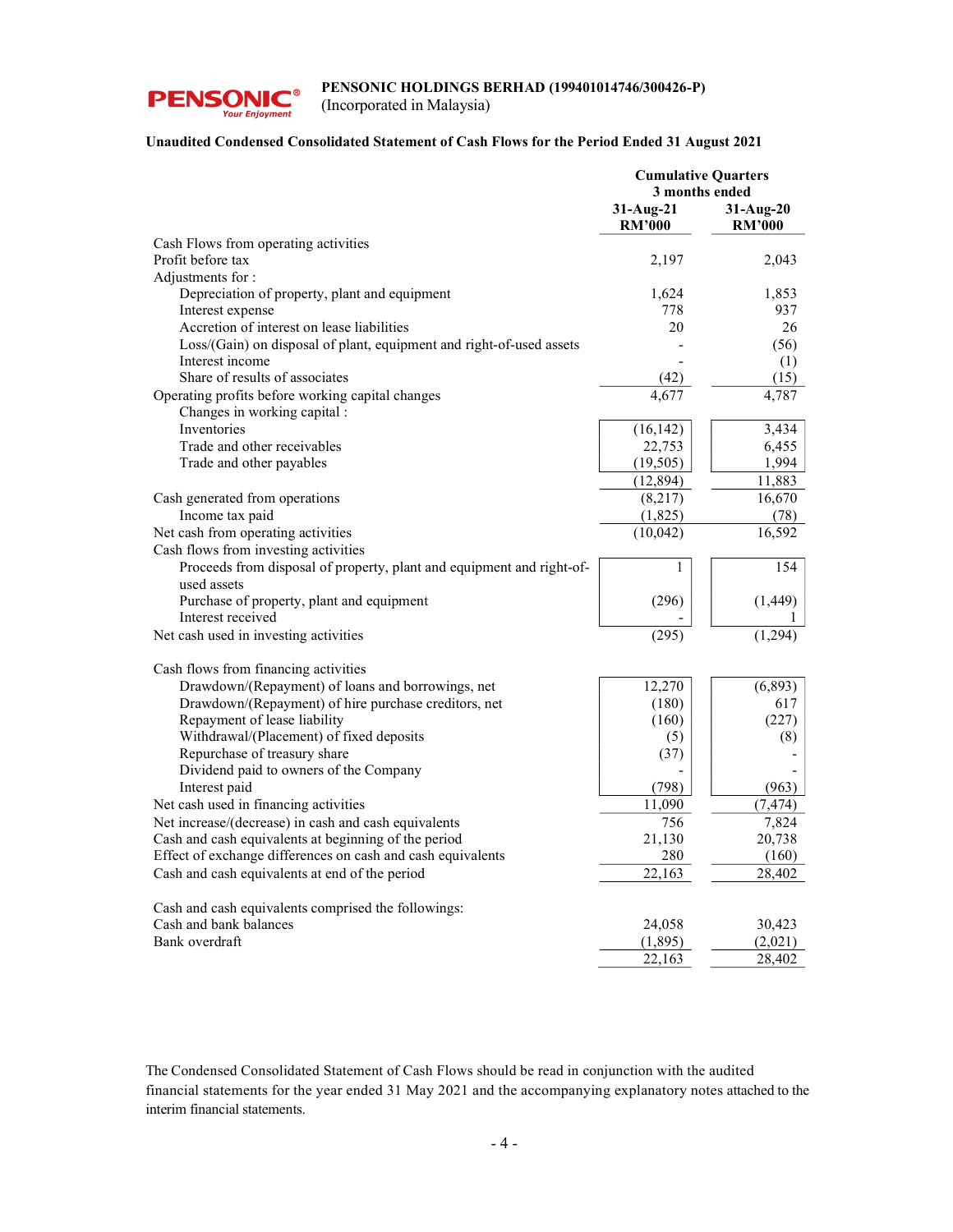

(Incorporated in Malaysia)

# Notes to the Unaudited Condensed Consolidated Interim Financial Statements for the Period Ended 31 August 2021

# 1. Basis of preparation

These condensed consolidated interim financial statements ("Condensed Report") has been prepared in accordance with MFRS 134: Interim Financial Reporting and paragraph 9.22 of the Main Market Listing Requirements of Bursa Malaysia Securities Berhad. This Condensed Reports also complies with IAS 34: Interim Financial Reporting issued by the International Accounting Standards Board (IASB).

The Condensed Report should be read in conjunction with the audited financial statements for the year ended 31 May 2021. The explanatory notes attached to these Condensed Report provide an explanation of events and transactions that are significant to an understanding of the changes in the financial position and performance of the Group since the year ended 31 May 2021.

The following are accounting standards and amendments that have been issued by the Malaysia Accounting Standards Board ("MASB") but have not been adopted by the Group and the Company:

# MFRSs and amendments effective for annual periods beginning on or after 1 June 2020

Amendments to MFRS 16, Leases – Covid-19 - Related Rent Concessions

# MFRSs and amendments effective for annual periods beginning on or after 1 January 2021

 Amendments to MFRS 9, Financial Instruments, MFRS 136, Financial Instruments: Recognition and Measurement, MFRS 7, Financial Instruments; Disclosures, MFRS 4, Insurance Contracts and MFRS 16, Leases – Interest Rate Benchmark Reform – Phase 2

# MFRSs and amendments effective for annual periods beginning on or after 1 April 2021

Amendments to MFRS 16, Leases – Covid-19 - Related Rent Concessions beyond 30 June 2021

# MFRSs and amendments effective for annual periods beginning on or after 1 January 2022

- Amendments to MFRS 1, First-time adoption of Malaysian Financial Reporting Standards (Annual Improvements to MFRS Standards 2018-2020)
- Amendments to MFRS 3, Business Combinations Reference to the Conceptual Framework
- Amendments to MFRS 9, Financial Instruments (Annual Improvements to MFRS Standards 2018-2020)
- Amendments to Illustrative Examples accompanying MFRS 16, Leases (Annual Improvements to MFRS Standards 2018-2020)
- Amendments to MFRS 116, Property, Plant and Equipment Proceeds before Intended Use
- Amendments to MFRS 137, Provisions, Contingent Liabilities and Contingent Assets Onerous Contracts – Cost of Fulfilling a Contract
- Amendments to MFRS 141, Agriculture (Annual Improvements to MFRS Standards 2018-2020)

# MFRSs and amendments effective for annual periods beginning on or after 1 January 2023

- MFRS 17, Insurance Contracts
- Amendments to MFRS 101, Presentation of Financial Statements Classification of Liabilities as Current or Non-current
- Amendments to MFRS 108, Accounting Policies, Changes in Accounting Estimates and Errors Definition of Accounting Estimates
- Amendments to MFRS 112, Income Taxes Deferred Tax related to Assets and Liabilities arising from a Single Transaction

# MFRSs and amendments effective for annual periods beginning on or after a date yet to be confirmed

 Amendments to MFRS 10, Consolidated Financial Statements and MFRS 128, Investments in Associates and Joint Ventures – Sale or Contribution of Assets between an Investor and its Associate or Joint Venture

The Group and the Company plan to apply the abovementioned amendments, where applicable in the respective financial years when the abovementioned amendments become effective.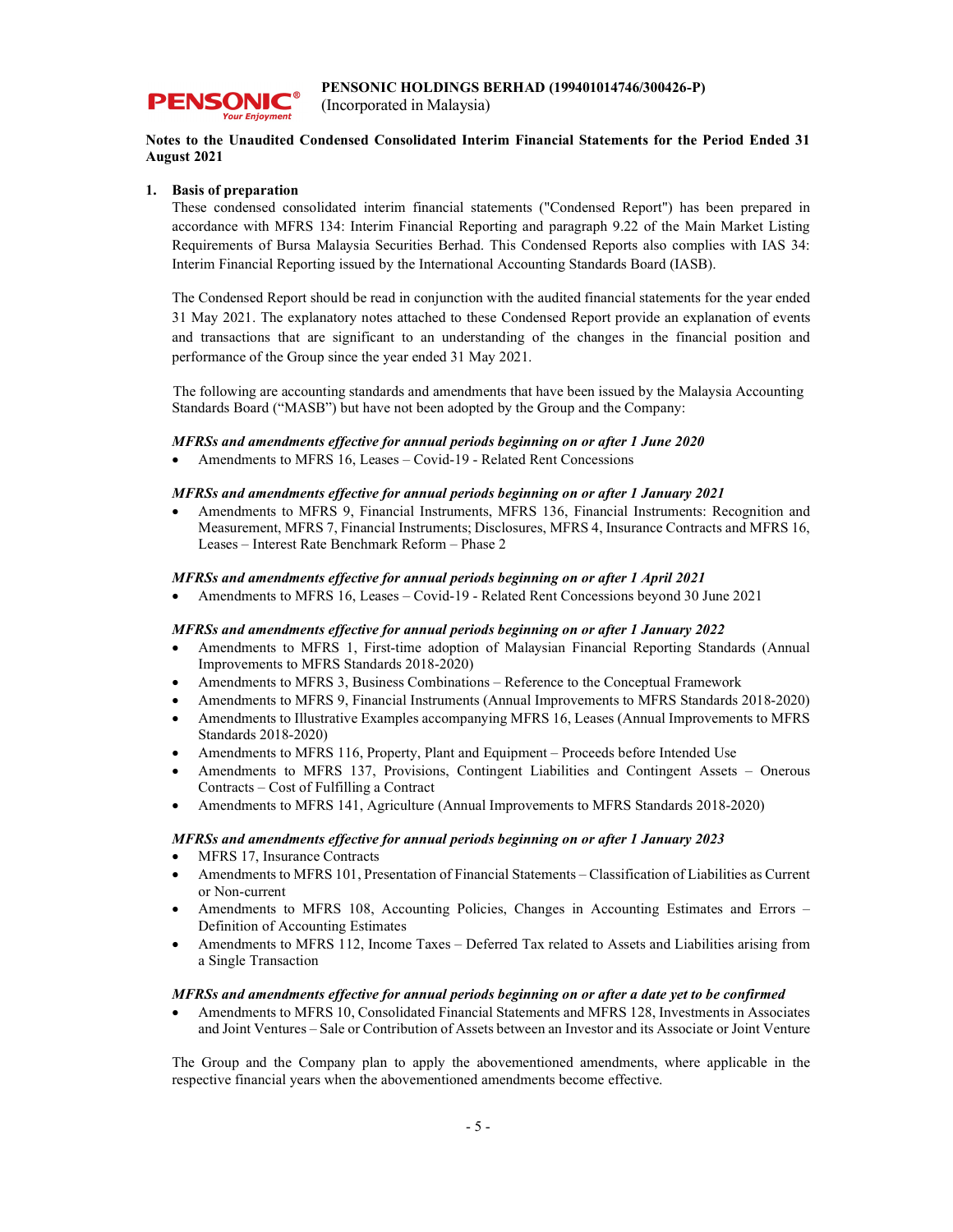

(Incorporated in Malaysia)

The Group and the Company do not plan to apply MFRS 17, Insurance Contracts that is effective for annual periods beginning on or after 1 January 2023 as it is not applicable to the Group and the Company.

The initial application of the amendments is not expected to have any material financial impacts to the current period and prior period financial statements of the Group and the Company.

# 2. Significant Accounting Policies

The accounting policies and methods of computations used in the preparation of the financial statements are consistent with those adopted in the audited financial statements for the year ended 31 May 2021 except for those as disclosed in Note 1 above.

The changes in the accounting policies are also expected to be reflected in the Group's consolidated financial statements as at and for the year ending 31 May 2022.

## 3. Audit Qualification

 There was no audit qualification on the annual financial statements of the Company and the Group for the year ended 31 May 2021.

## 4. Seasonality of Operations

 The Group's business operations are generally affected by festive seasons, school holidays and carnival sales in Malaysia.

#### 5. Unusual and Material Items Affecting Assets, Liabilities, Equity, Net Income or Cash Flow

There were no unusual items affecting assets, liabilities, equity, net income or cash flows during the current period ended 31 August 2021.

#### 6. Significant Estimates and Changes in Estimates

There were no changes in estimates of amounts reported in the prior quarter and/ or financial period that have a material effect on the Group in the current period under review.

#### 7. Debt and Equity Securities

There were no issuance and repayment of debts and equity security, share buy-backs, share cancellation, share held as treasury shares by the Company during the financial year under review except for the following :

During the financial period ended 31 August 2021, the Company repurchased 51,500 of its issued share capital from the open market for an average price of RM0.72 per share. The repurchased transactions were financed by internally generated funds. All the shares bought are retained as treasury shares in accordance with the requirements of Section 127 of the Companies Act 2016. The treasury shares held had been accounted for using cost method. The amount of consideration paid, including directly attributable costs, is recognised as costs and set off against equity.

#### 8. Dividend Paid

There was no dividend paid during the period under review.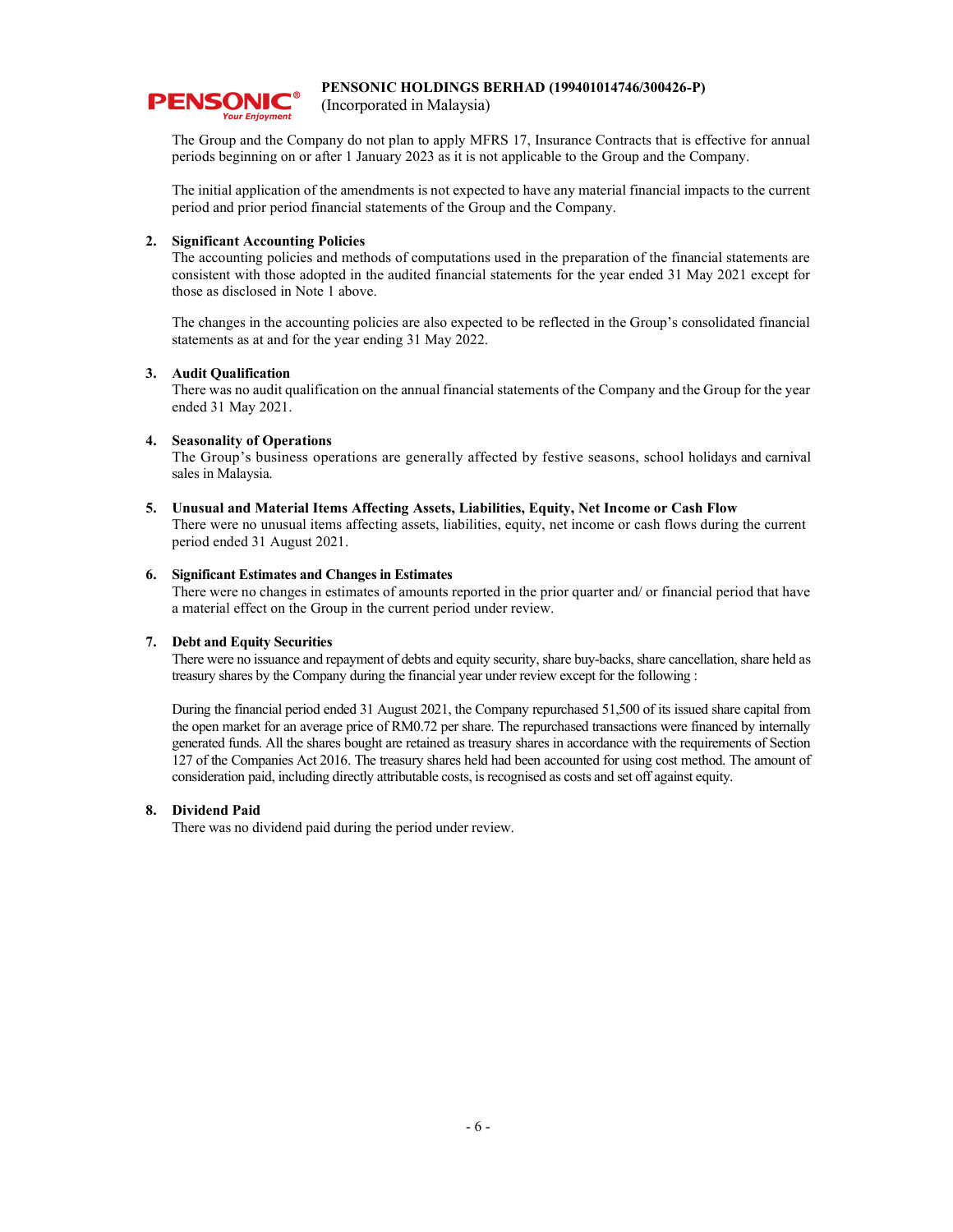

(Incorporated in Malaysia)

## 9. Segmental Information

|                                                                           |               |         |        |        | For the 3 months ended 31 August 2021 |                       |
|---------------------------------------------------------------------------|---------------|---------|--------|--------|---------------------------------------|-----------------------|
|                                                                           | Manufacturing | Trading | Others | Total  | Elimination                           | Consolidated<br>Total |
|                                                                           | RM'000        | RM'000  | RM'000 | RM'000 | RM'000                                | RM'000                |
| Revenue from external                                                     |               |         |        |        |                                       |                       |
| Customers                                                                 | 315           | 74,394  |        | 74,709 |                                       | 74,709                |
| Segment profit                                                            | (137)         | 2,295   | 107    | 2,265  | 31                                    | 2,297                 |
| <b>Segment assets</b><br>Included in the measure<br>of segment assets is: |               |         |        |        |                                       |                       |
| Capital expenditure                                                       | 146           | 142     | 9      | 296    |                                       | 296                   |
|                                                                           |               |         |        |        | For the 3 months ended 31 August 2020 |                       |
|                                                                           | Manufacturing | Trading | Others | Total  | Elimination                           | Consolidated<br>Total |
|                                                                           | RM'000        | RM'000  | RM'000 | RM'000 | RM'000                                | RM'000                |
| Revenue from external<br>Customers                                        | 126           | 85,543  |        | 84,669 |                                       | 84,669                |
|                                                                           |               |         |        |        |                                       |                       |
|                                                                           |               |         |        |        |                                       |                       |
| <b>Segment loss/profit</b>                                                | 377           | 1,929   | (118)  | 2,188  | (145)                                 | 2,043                 |
| <b>Segment assets</b><br>Included in the measure<br>of segment assets is: |               |         |        |        |                                       |                       |

# 10. Event after the Reporting Period

There were no material events subsequent to the end of the current period that have not been reflected in the financial statements for the current period under review.

#### 11. Changes in Composition of the Group

There were no changes in the composition of the Group for the quarter.

# 12. Changes in Contingent Liabilities or Contingent Assets

There were no changes in contingent liabilities or contingent assets of a material nature as at the end of current financial period.

## 13. Significant Related Party Transactions

 The significant transactions with companies in which certain Directors and persons connected to Directors have substantial financial interests are as follows:

|                                      | <b>Individual Quarter</b>    |                              | <b>Cumulative Period</b><br>3 months ended |                              |
|--------------------------------------|------------------------------|------------------------------|--------------------------------------------|------------------------------|
|                                      | 3 months ended               |                              |                                            |                              |
|                                      | $31-Auq-21$<br><b>RM'000</b> | $31-Auq-20$<br><b>RM'000</b> | $31-Au2-21$<br><b>RM'000</b>               | $31-Au2-20$<br><b>RM'000</b> |
| Transaction with associate<br>-Sales | 1.031                        | 1.043                        | 1.031                                      | 1,043                        |
| Transaction with related party       |                              |                              |                                            |                              |
| - Purchases                          | 586                          | 457                          | 586                                        | 457                          |
| - Services acquired                  | 149                          | 16                           | 149                                        | 16                           |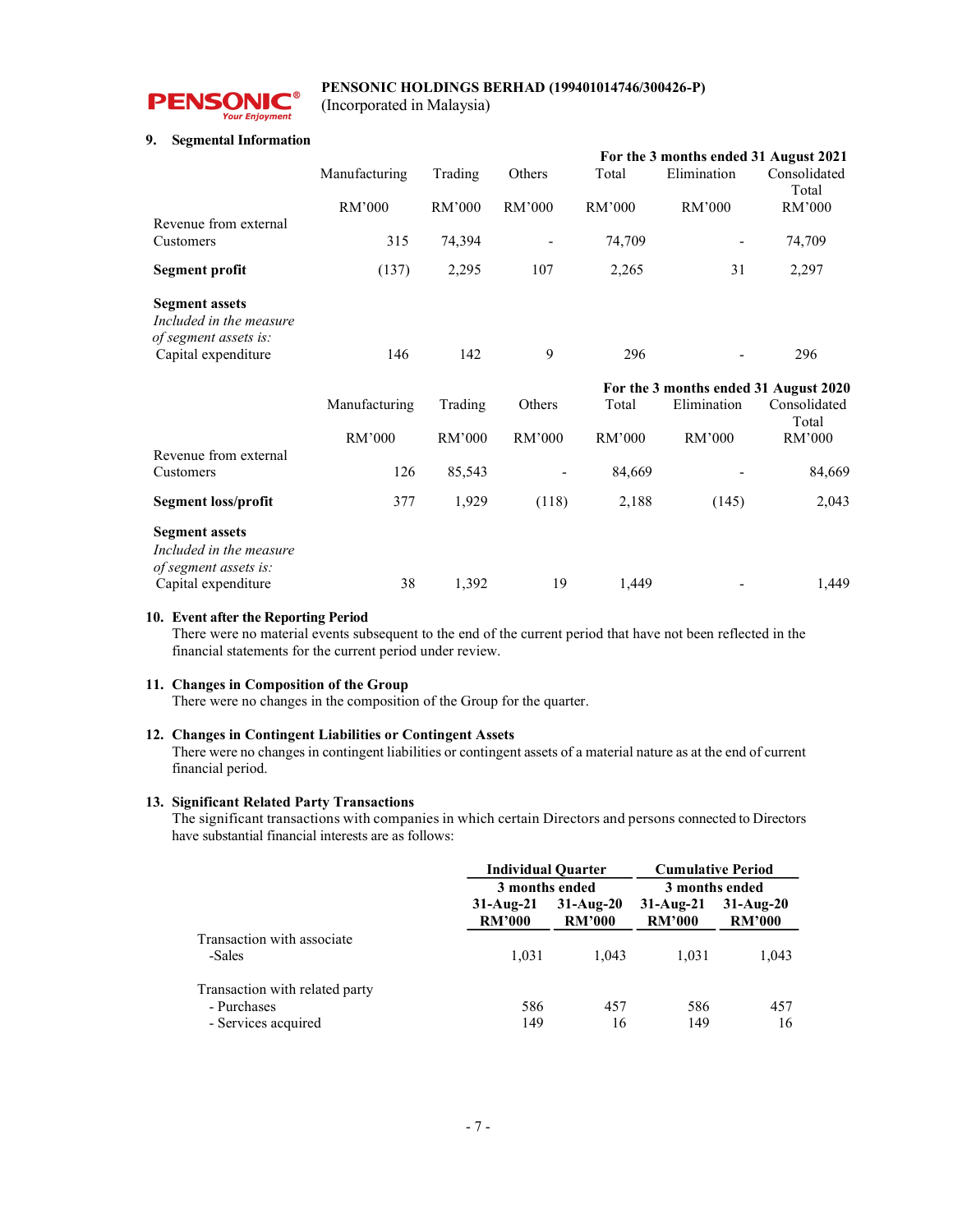

(Incorporated in Malaysia)

# 14. Review of Performance

| <b>Individual Quarter</b> |                              |                              |               | <b>Cumulative Period</b>     |                              |               |
|---------------------------|------------------------------|------------------------------|---------------|------------------------------|------------------------------|---------------|
|                           | 3 months ended               |                              |               | 3 months ended               |                              |               |
|                           | $31-Aug-21$<br><b>RM'000</b> | $31-Au2-20$<br><b>RM'000</b> | $\frac{6}{9}$ | $31-Auq-21$<br><b>RM'000</b> | $31-Aug-20$<br><b>RM'000</b> | $\frac{6}{9}$ |
| Revenue                   | 74,709                       | 84,669                       | (12)          | 74,709                       | 84,669                       | (12)          |
| Profit before tax         | 2,297                        | 2,043                        | 12            | 2,297                        | 2.043                        | 12            |
| Profit after tax          | 2,075                        | 1.517                        | 37            | 2,075                        | 1,517                        | 37            |
| Profit attributable to    |                              |                              |               |                              |                              |               |
| owner of the Company      | 2,156                        | 1,553                        | 39            | 2.156                        | 1,553                        | 39            |

The Group registered revenue of RM74.7 million compared to RM84.7 million in the preceding year corresponding quarter. The Group recorded a profit before tax of RM2.3 million compared to profit before tax of RM2.0 million in the preceding year corresponding quarter. Lower revenue in the current quarter is due to Malaysia Government has imposed a Full Movement Control Order following a rise in COVID-19 cases in Malaysia. Throughout this duration, all economic sectors are not allowed to operate with the exception of essential economic and service sectors.

# 15. Review of Performance

|                                     | Current                     | <b>Immediate</b>     |               |
|-------------------------------------|-----------------------------|----------------------|---------------|
|                                     | <b>Ouarter</b>              | Preceding            |               |
|                                     | <b>Ended</b><br>$31-Aug-21$ | <b>Ouarter Ended</b> |               |
|                                     |                             | $31-May-21$          |               |
|                                     | <b>RM'000</b>               | <b>RM'000</b>        | $\frac{6}{9}$ |
| Revenue                             | 74,709                      | 91,663               | (18)          |
| Profit before tax                   | 2,297                       | 3,299                | (30)          |
| Profit after tax                    | 2,075                       | 4,105                | (49)          |
| Profit attributable to owner of the |                             |                      |               |
| Company                             | 2,156                       | 4,191                | (49)          |

The Group registered revenue of RM74.7 million for the current financial quarter compared to RM91.7 million reported in the immediate preceding financial quarter ended 31 May 2021. The Group recorded a profit before tax of RM2.3 million compared with profit before tax of RM3.3 million in the preceding financial period.

# 16. Commentary on Prospects

As the vaccination rate in the country has ramped up significantly, the Government is gradually opening up more sectors to individuals who have been fully vaccinated in an effort to rebuild parts of the economy that have been shut due to the Covid-19 outbreak. Although standard operating procedures such as physical distancing are still in effect, we have seen a return in economic activity. The Group will continue to leverage on domestic demand to drive revenue while we manage our cost base to align to the new operating environment.

The Group will continue to progress with its business activities within its core business segments and remain focused on building on its strengths and long-term strategies to mitigate the challenges in the current year. The Group will also continue to closely monitor the prolonged effect of the COVID-19 pandemic on the economy and the related financial effects and will continuously assess the impact of the COVID-19 pandemic on the Group's operations and financial position.

# 17. Profit Forecast

Not applicable as no profit forecast was published.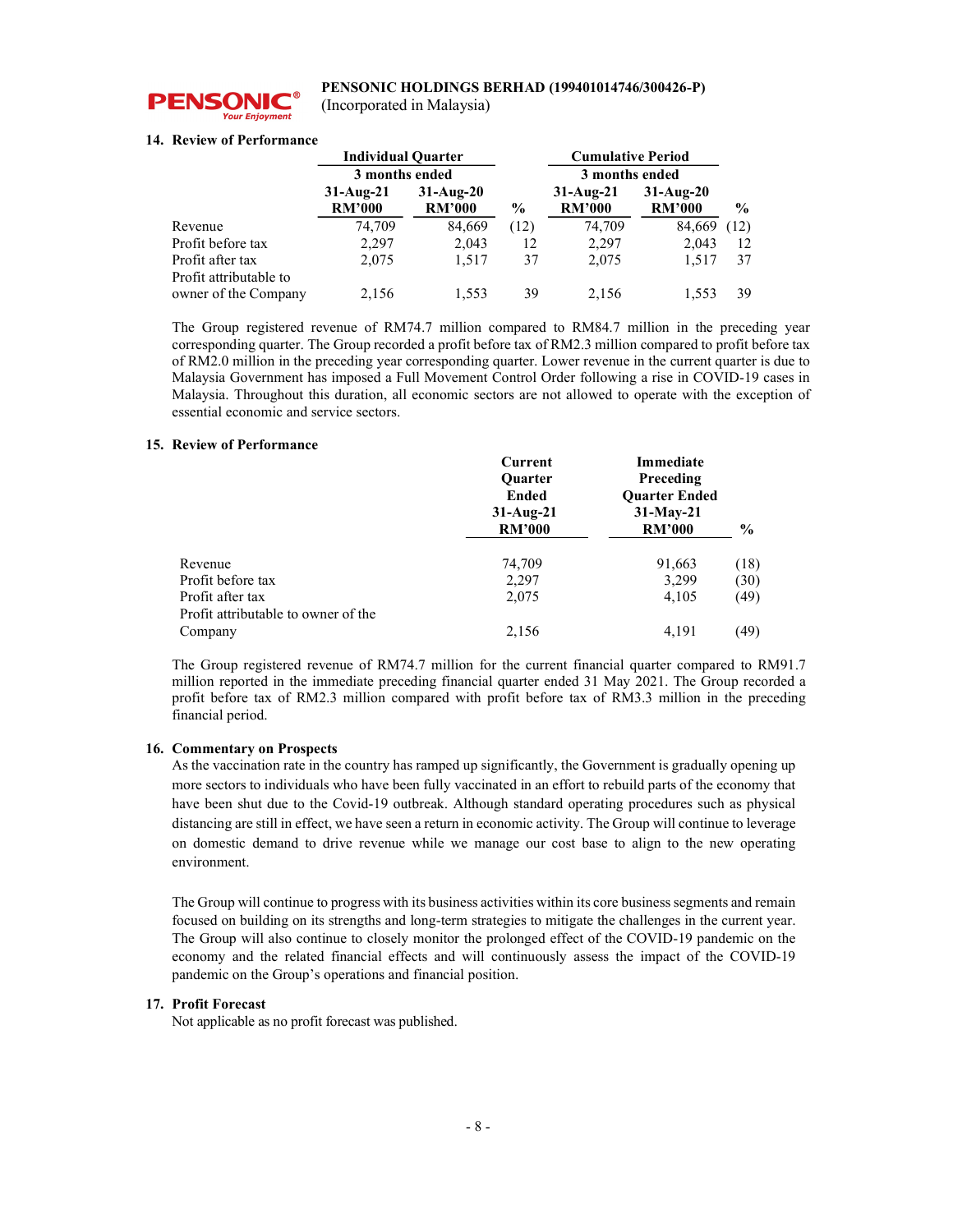

(Incorporated in Malaysia)

# 18. Taxation

|                                          | <b>Individual Quarter</b>    | <b>Cumulative Period</b>      |                              |                              |
|------------------------------------------|------------------------------|-------------------------------|------------------------------|------------------------------|
|                                          |                              | 3 months ended                |                              | 3 months ended               |
|                                          | $31-Aug-21$<br><b>RM'000</b> | $31-Au$ g-20<br><b>RM'000</b> | $31-Aug-21$<br><b>RM'000</b> | $31-Aug-20$<br><b>RM'000</b> |
| Current tax expenses                     |                              |                               |                              |                              |
| Current year<br>$\overline{\phantom{a}}$ | 224                          | 535                           | 224                          | 535                          |
| Prior year                               |                              |                               |                              |                              |
| Deferred tax expense                     |                              |                               |                              |                              |
| Current year                             | (2)                          | (9)                           | (2)                          | (9)                          |
| Prior year                               |                              |                               |                              |                              |
|                                          | 222                          | 526                           | 222                          | 526                          |

Domestic income tax rate is calculated at the Malaysian statutory tax rate of 24% (2020: 24%) of the estimated assessable profit for the period. Taxation for other jurisdictions is calculated at the rates prevailing in the respective jurisdictions.

# 19. Status of Corporate Proposal

As at the date of this report, there are no corporate proposals that are pending for completion.

# 20. Trade Receivables

The age analysis of trade receivables is as follow:

| who will have a moment in the second the second in the | <b>Unaudited</b><br>$31-Au2-21$<br><b>RM'000</b> | <b>Audited</b><br>$31-May-21$<br><b>RM'000</b> |
|--------------------------------------------------------|--------------------------------------------------|------------------------------------------------|
| Neither past due nor impaired                          | 30,108                                           | 45,963                                         |
| Past due but not impaired:                             |                                                  |                                                |
| Less than 60 days                                      | 6,730                                            | 10,262                                         |
| $60$ to 120 days                                       | 4,036                                            | 751                                            |
| More than 120 days                                     | 1,607                                            | 2,321                                          |
|                                                        | 12,373                                           | 13,334                                         |
|                                                        | 42,481                                           | 59,297                                         |
| Impaired                                               | (1, 540)                                         | (1, 563)                                       |
|                                                        | 40,941                                           | 57,734                                         |

Except for the impairment provided, the Group is satisfied that recovery of the remaining amount is possible, therefore there is no impairment for past due trade receivables.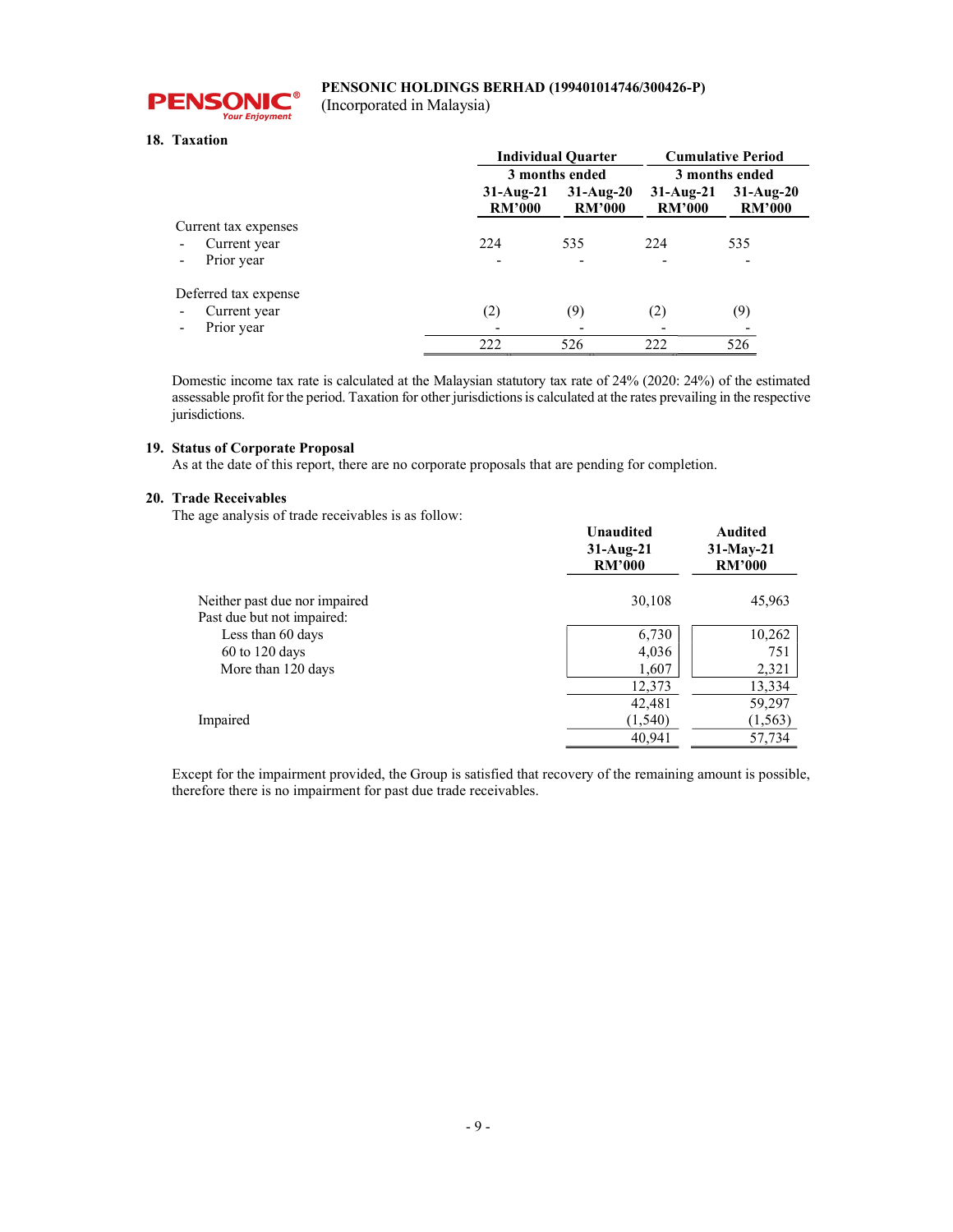

(Incorporated in Malaysia)

# 21. Borrowings and Debts Securities

Details of the Group's borrowings as at the end of this financial year are as follows:

|                                | <b>Unaudited</b><br>$31-Aug-21$<br><b>RM'000</b> | <b>Audited</b><br>$31-May-21$<br><b>RM'000</b> |
|--------------------------------|--------------------------------------------------|------------------------------------------------|
| Current                        |                                                  |                                                |
| <b>Unsecured</b>               |                                                  |                                                |
| Bank overdraft                 |                                                  | 260                                            |
| Revolving credit               | 3,718                                            | 3,718                                          |
| Bankers' acceptance            | 36,462                                           | 25,043                                         |
|                                | 40,180                                           | 29,021                                         |
| <b>Secured</b>                 |                                                  |                                                |
| Bank overdraft                 | 1,895                                            | 969                                            |
| Term loans                     | 6,349                                            | 5,570                                          |
| Bankers' acceptance            | 11,799                                           | 9,587                                          |
| Finance lease liabilities      | 626                                              | 640                                            |
|                                | 20,670                                           | 16,766                                         |
|                                | 60,850                                           | 45,787                                         |
| Non – current                  |                                                  |                                                |
| <b>Secured</b>                 |                                                  |                                                |
| Term loans                     | 32,326                                           | 34,467                                         |
| Finance lease liabilities      | 1,177                                            | 1,343                                          |
|                                | 33,503                                           | 35,810                                         |
|                                | 94,353                                           | 81,597                                         |
| <b>Currency Denominated In</b> |                                                  |                                                |
| Ringgit Malaysia ("MYR")       | 94,353                                           | 81,597                                         |
|                                |                                                  |                                                |

The bank borrowings and term loans are secured by the following:

(a) Legal charges over certain properties belonging to the Company and subsidiary companies;

(b) Lien on fixed deposits belonging to the subsidiary companies; and

(c) Corporate guarantee by the Company.

# 22. Material Litigation

The Group is not engaged in any material litigation for the current financial period ended 31 August 2021.

# 23. Dividend

The Board does not recommend any dividend for the current financial quarter ended 31 August 2021.